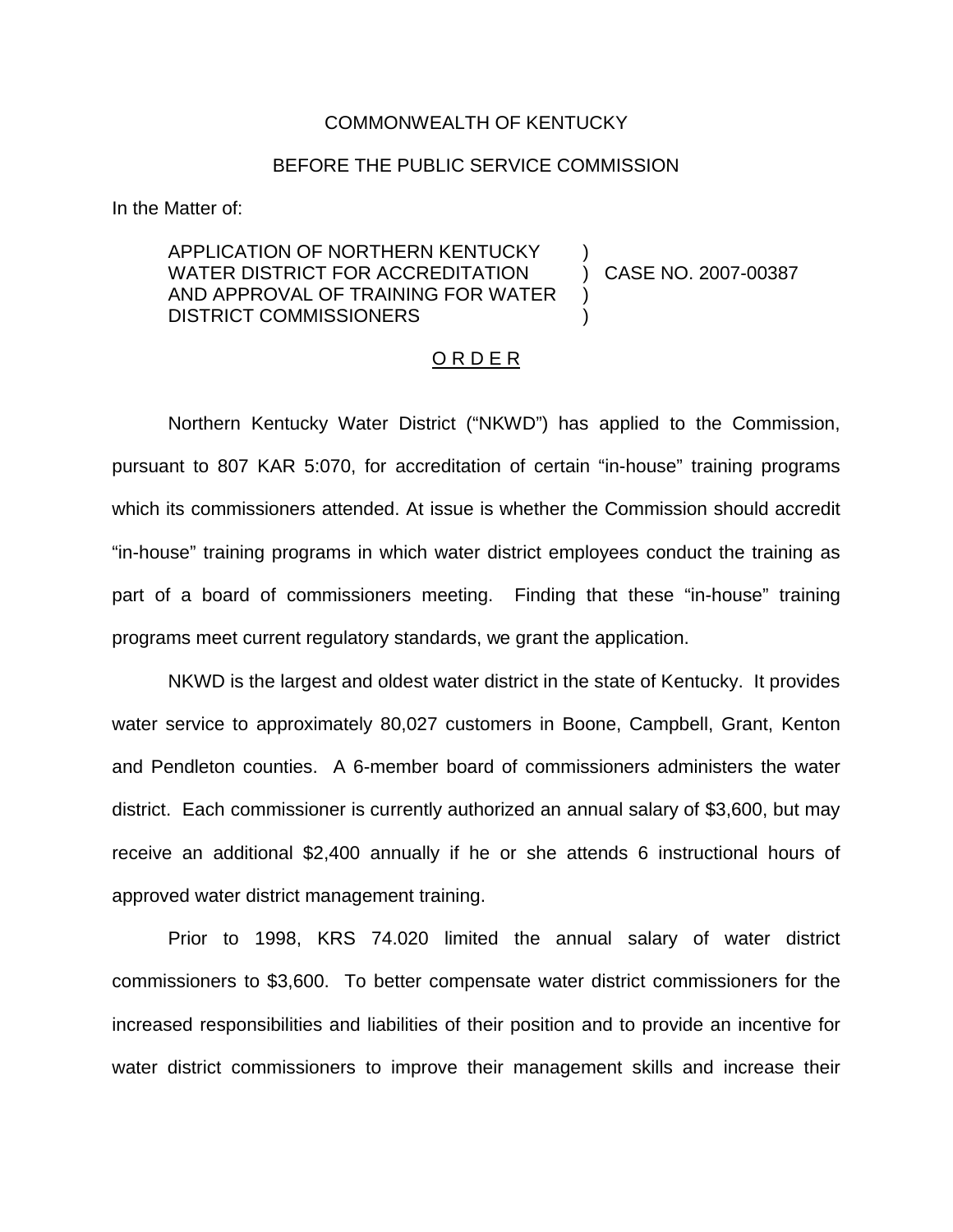knowledge of management issues, the General Assembly amended KRS 74.020 to create an incentive for water district commissioners to attend management training annually.<sup>1</sup> It increased the maximum salary for a commissioner who attends annually 6 hours of "water district management training" from \$3,600 to \$6,000.

The General Assembly placed responsibility for the management and certification of "water district management training" to the Public Service Commission. It directed that the Commission "be responsible for the regulation of all water district management training programs for commissioners of water districts."<sup>2</sup> It further directed the Commission to "encourage and promote the offering of high quality water district management training programs that enhance a water district commissioner's understanding of his or her responsibilities and duties."<sup>3</sup> As part of the second mission, the Commission was directed to establish standards and procedures to evaluate, accredit, and approve water district management training programs.

To meet these duties, the Commission promulgated Administrative Regulation 807 KAR 5:070. This regulation states only the subject matter of instruction for which accreditation should be granted and is silent on all other accreditation issues.

NKWD has applied to the Commission for training that was provided to its commissioners during meetings of its board of commissioners throughout 2007. The date, subject matter, length, and name of the instructor of this training are set forth in Table I. In each instance, NKWD provided a presentation either during or immediately

<sup>&</sup>lt;sup>1</sup> 1998 Ky. Rev. Stat. & R. Serv. 229 (West).

<sup>&</sup>lt;sup>2</sup> KRS 74.020(7)(b).

<sup>&</sup>lt;sup>3</sup> KRS 74.020(7)(c).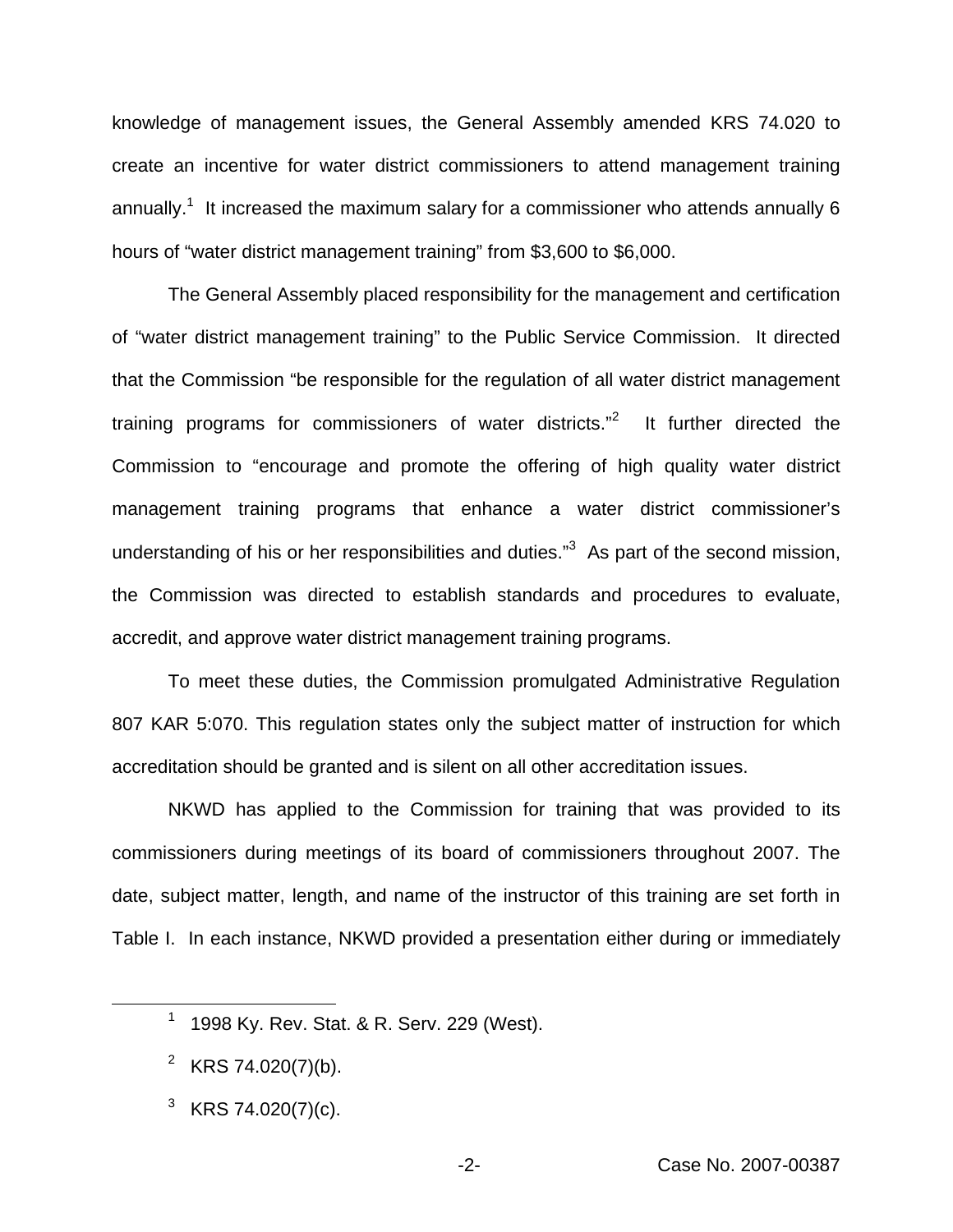after its board of commissioners meeting on a topic that related to water district management. NKWD employees conducted most of these presentations. The presentations are within the subject matter areas set forth in Administrative Regulation 807 KAR 5:070. Each appears to be pertinent to the operation of water districts and would enhance a water district commissioner's understanding of his or her responsibilities and duties.

Although the training appears to be of the same quality of other water district management training programs that the Commission has previously approved, we are concerned about the "in-house" nature of the training. NKWD's application represents the first instance in which a water district has sought accreditation of training that was completely conducted by water district employees or personnel who perform professional services under contract for the water district. Administrative Regulation 807 KAR 5:070 is silent on "in-house" training programs.

The Commission has reviewed other administrative regulations that address the accreditation of courses intended to meet continuing education requirements for professional licenses or certified occupations. We have only found two regulations that specifically address in-house programs. SCR 3.662 permits the use of in-house programs for continuing legal education credit but only when approved in advance and only where half of the instruction is "provided by qualified persons having no continuing relationship or employment with the sponsoring firm, department or agency." Administrative Regulation 201 KAR 1:100 permits the use of "formal in-firm programs" to meet a certified accountant's continuing professional education requirements. Other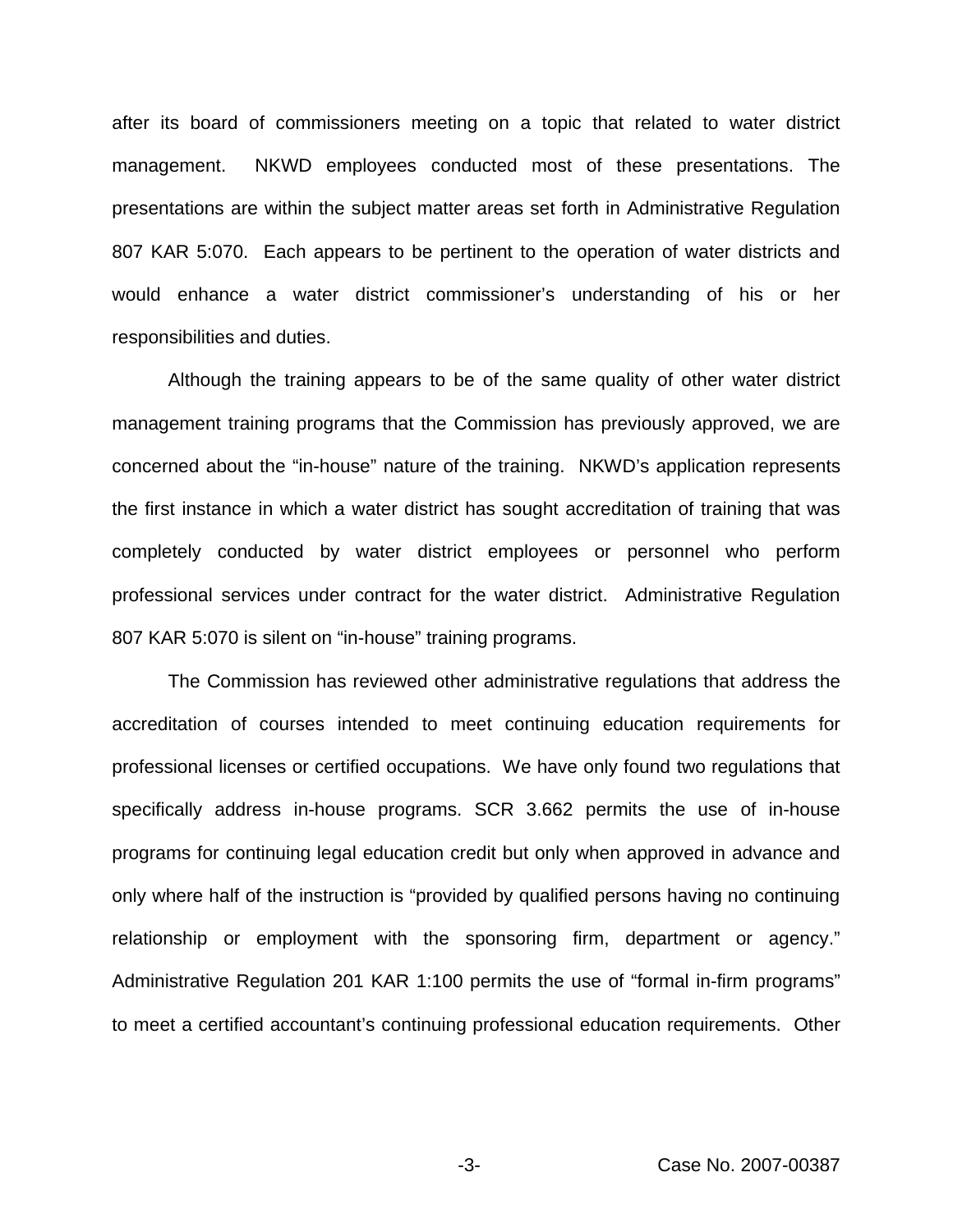administrative regulations addressing continuing professional education requirements are silent on the subject.

Commission accreditation of in-house training programs raises several concerns. First, because of the relationship between the instructors and the attendees, the use of in-house training programs is more susceptible to abuse and more difficult to administer. Second, allowing such programs undercuts the purpose of HB 75, which was intended to encourage water district commissioners to seek educational opportunities that were not already available. Water district commissioners already must question and demand information from their water district's employees and retained professionals to perform their duties. Accrediting this routine practice would allow certain water districts to increase the compensation of their commissioners without the extra training that the statute demands. Third, it places small water districts with smaller staffs at a disadvantage by requiring their commissioners to attend outside training programs while larger water districts can conduct such training with their existing employees and contract professionals.

While these concerns are significant, they do not serve as an adequate basis for denying accreditation to NKWD's courses of instruction. We find that each of the courses should be approved for a maximum of 1.0 credit hour. We further find that, to ensure compliance with the letter and spirit of 807 KAR 5:070, any water district seeking accreditation for an in-house course of instruction should apply for such accreditation at least 30 days prior to the performance of that instruction.

The Commission further finds that 807 KAR 5:070 should be reviewed and revised to contain specific requirements on in-house training activities and to provide for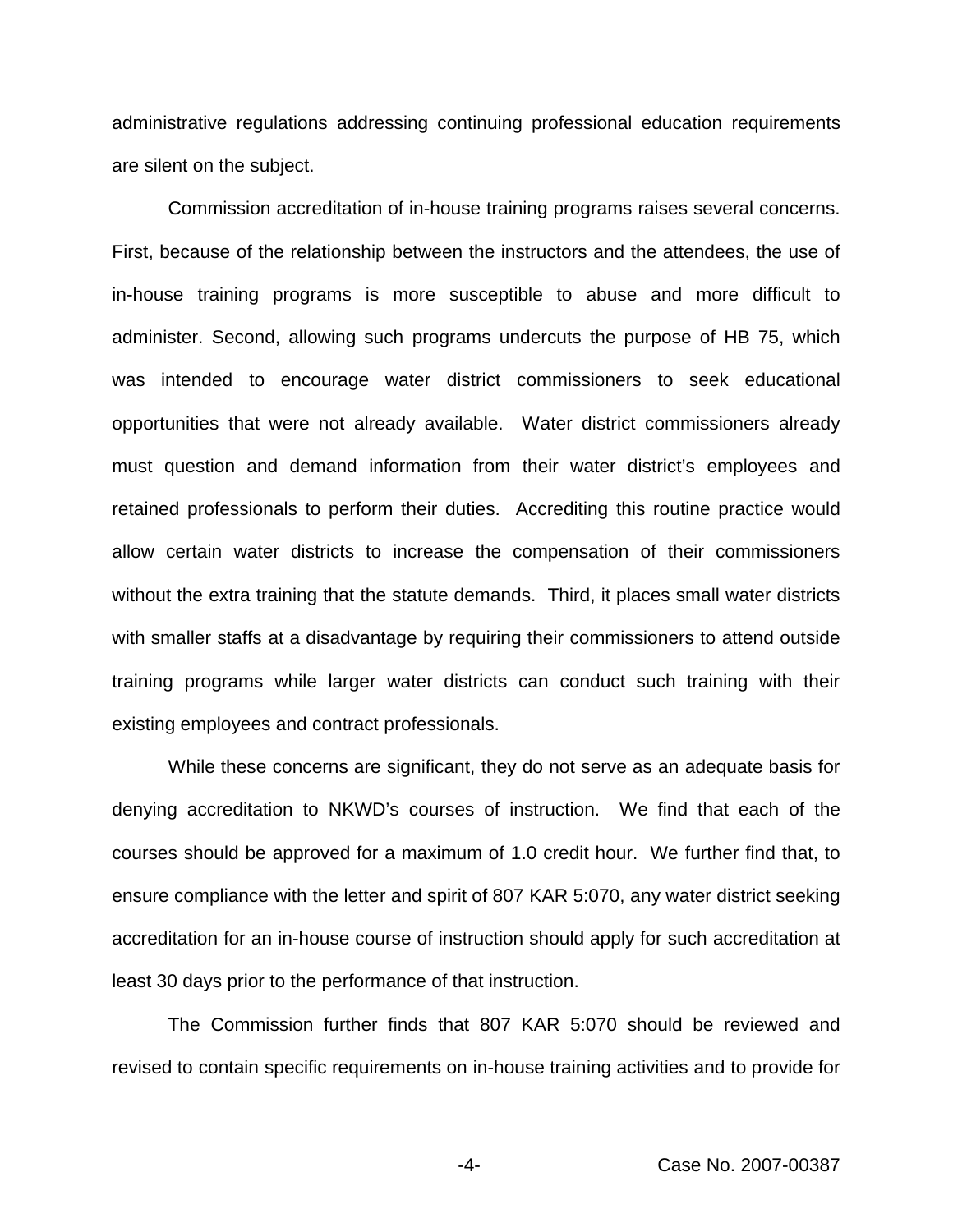greater accountability on the contents of all training programs. We anticipate completion of this review and announcement of any proposed revisions to 807 KAR 5:070 within 120 days of this Order. To ensure the availability of high-quality training programs for all water district commissioners, we have instructed Commission Staff to increase the number and expand the subject matter of the training programs that it currently provides.

IT IS THEREFORE ORDERED that:

1. Each course of instruction set forth in Table I to this Order is approved for a maximum of 1.0 credit hour.

2. NKWD shall retain a record of all persons attending the approved courses of instruction.

3. For any in-house management training conducted in the future for which NKWD seeks accreditation, NKWD shall apply to the Commission for such accreditation at least 30 days prior to the performance of the training.

Done at Frankfort, Kentucky, this 28<sup>th</sup> day of February, 2008.

By the Commission

ATTEST:

**Executive Director** 

Case No. 2007-00387